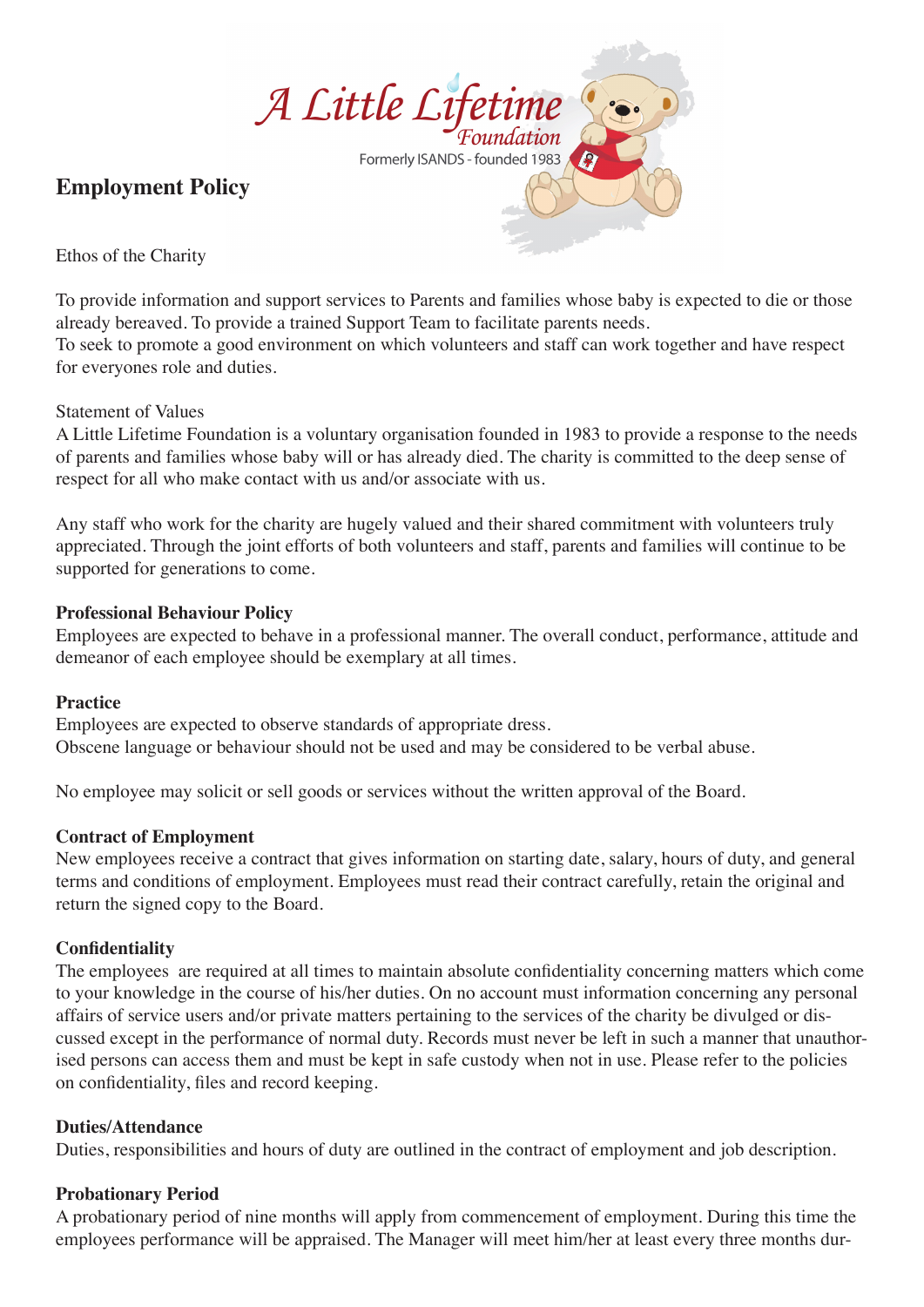ing the probationary period to discuss with him/her their work performance and to point out, if necessary, any areas that require improvement. The employee will have the opportunity to discuss any difficulties they may experience in relation to the new position. When the Manager certifies that the employees work has been satisfactory, the permanence will be confirmed in writing, The probationary period may be extended at the employers discretion. During probation the employment may be terminated by either party in accordance with the provisions of the contract.

#### Pension Schemes

The charity will comply with all statutory obligtions in relation to Pension Schemes.

#### Resignation/Notice

The Board may terminate employment by giving notice as specified in the contract of employment. Permanent employees are required to give not less than one month's notice. Resignations must be given in writing to the immediate Manager for forwarding to the Board. The employee will be advises on pensions, and a P45 will be issued. All IDs, keys and any other belonging to the charity must be returned.

#### Change in Terms & Conditions of Employment

Occasionally, changes in the terms and conditions of employment may be necessary. Any changes will be fully discussed with the employee involved.

#### Extra Time

Situations may arise where you may be required to work additional hours beyond the normal duty commitment. Such extra time will be compensated for as per agreed national and local practice.

#### Accident/Incident Reporting

Any accident/incident, that involved parents/families, volunteers or visitors and staff no mater how trivial should be reported to the Manager or Board. In the case of accidents an accident report form must be completed and signed by the employee and passed to the Manager for appropriate action.

#### Supervision

The charity has in place supervision for all volunteers dealing with families; as administration services also includes the interaction with families who may be distressed and grieving we also offer the supervision service to staff. The service is entirely confidential.

#### Payment of Wages/Salary

The employees rate of pay will be in accordance with the contract of employment. Payment will be made monthly into a bank account. The employees name, PPS number, Gross Pay and all deductions will be recorders on their pay slip.

#### Dedutions/Tax/Levies/PRSI

Statutory deductions, such as income tax, USC and PRSI are made by our Accountants and paid on behalf of the employee to the Revenue Commissioners by our Finance Manager.

#### Leave

The charity will pay annual leave in accordance with statutory number of days as per contract.

Introduction

The charity does not pay sick pay for part time workers.

#### Notification of Absence from work due to illness

In the case of absence from work due to illness the employer much be informed of the reason for such within one hour of normal starting time by the employee or someone acting on his/her behalf.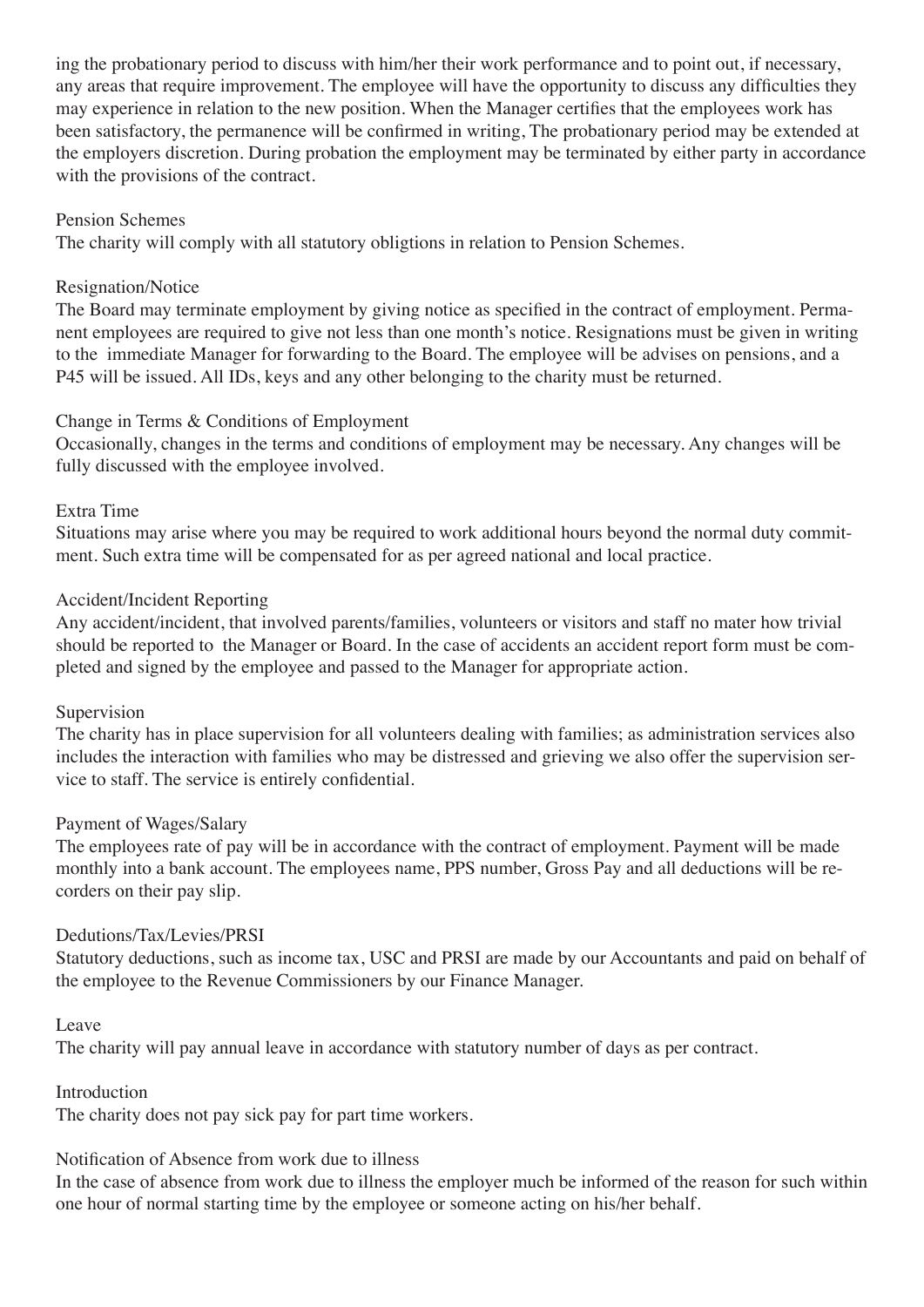# Medical Certificates

(a)

A medical certificate must be submitted for any illness exceeding two calendar days or more. For prolonged illness, medical certificates must be submitted at ongoing intervals for as long as the absence continues, i.e. weekly, monthly certificates. Medical certificates must continue to be submitted by an employee while s/he is out sick, even after sick pay has ceased.

(b)

Rest days, Saturdays, Sundays or Public Holidays, falling within a period of sick leave, count as sick leave, and a medical certificate must be produced to cover the total period of absence.

# Social Welfare Benefits

Statutory deductions in respect of PRSI are made from the employees pay. Information on the benefits relevant to his/her contributions may be obtained from the Finance Department.

# Policy for Other Leave

# Annual Leave

Annual leave and public holidays are granted by the charity in accordance with the provisions of the Organisation of Working Time Act 1997, and any revisions thereof. The annual leave for the year is set out in the contract of employment. The leave year operates from the 1 st January to the 31st December each year. Only in exceptional circumstances may any leave be carried forward from one year to the next, and then only on the written recommendation of the employee's immediate Manager, with the approval of the Board.The employee should apply for leave to the Manager, giving adequate notice of the proposed leave dates. Leave is granted having regard to the needs of the services and those of the employee. Annual leave should be applied for on the standard leave application form.

# Compassionate Leave

The employee will be granted compassionate leave with pay on the death of an immediate or close relative,

# Maternity Leave

Maternity leave is granted in accordance with the provisions of the Maternity Protection Act 1994, (Extension of Periods of Leave) Order 2001, which entitles the employee to eighteen consecutive weeks maternity leave. Of these eighteen weeks, the employee must take at least four weeks before the end of the week in which your baby is due, and a minimum of four weeks after the baby arrives.

- She may also avail of up to eight weeks unpaid, special leave following maternity leave but four weeks prior notice must be given.
- The annual leave entitlement and public holidays will not be affected by maternity leave.
- Paid maternity leave will count as service in all respects.
- When a baby is born prematurely but the mother is not yet on maternity leave, her maternity leave will commence from the date of confinement. However, she must notify the Manager in writing of the situation within fourteen days of her confinement.
- Under the Safety, Health and Welfare at Work Act 1989, an employer is required to carry out a hazard assessment which relates to specified rests associated with pregnant employees, employees who have recently given birth, and employees who are breast feeding within twenty-six weeks of having given birth. Therefore, it is important that a employee notifies the Manager when pregnancy has been confirmed.

# Applying for Maternity Leave

The employee should apply, in writing, for leave no later than four weeks before you are due to commence leave. This application must be accompanied by a completed Medical Certificate confirming the expected date of birth. A completed Form MB10 (available form Social Welfare) is sufficient for this purpose. The employee must confirm in writing their intention to return to work at least one month in advance of doing so.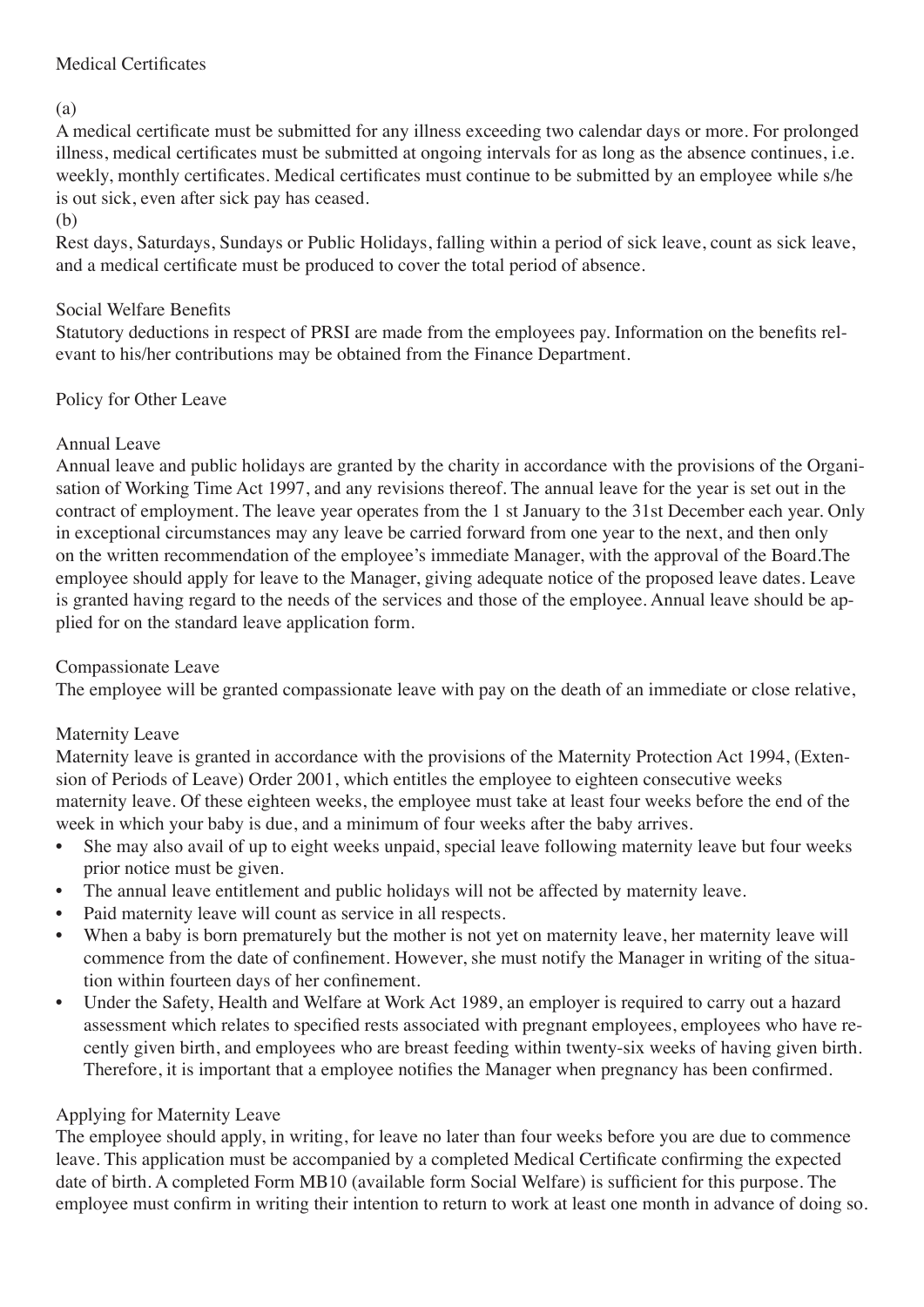# Payment during Maternity Leave

Payment will be made to permanent and long term temporarily employees while on maternity leave, on the basis that all monies received from the Department of Social, Community & Family Affairs are returned to our Accountant as soon as they are received by the employee.

# Emergency Leave

An employee is to entitled to emergency leave where, owing to unforeseen injury or illness, substantial in nature, of a family member, the immediate and indispensable presence of the employee is required at the place where the family member is.

A family member is defined as a child, spouse or partner, brother, sister, parent or grandparent of the employee. The maximum emergency leave that may be granted is 3 days in 12 consecutive months or 5 in 36 consecutive months. An employee who avails of emergency leave should complete the specified form as soon as possible, in consultation with their Manager.

# Paternity Leave

With effect from 1st January 2001 fathers are entitled to three days special leave with pay on the brith of a child. This leave may be taken at the time of the birth or up to four weeks afterwards. Part-time workers are entitled to paternity leave on a pro rata basis. In the case of adoptions the leave may be taken on or up to four weeks after the date of placement of the child.

# Grievance Procedures

The organisation wish to give any employee with a grievance an opportunity to have the matter discussed and resolved quickly. The grievance may be either individual or collective. In the case where problems arise, we need a procedure to deal with these problems in a fair and consistent way. To ensure that this aim is fulfilled, we have adopted a problem solving procedure. This procedure is

designed to help and encourage all employees to achieve and maintain satisfactory standards of conduct and performance, and to provide the opportunity for improvement where necessary.

We have a collaborative approach to problem solving. This procedure helps us work closely with our staff if problems arise.

The following procedures will apply to allegations of unsatisfactory performance or conduct that may arise after the trial period and confirmation of the employment placement. Please note that problems with performance, conduct or commitment during a trial period or any extension of the trial period will not be dealt with under this procedure but in accordance with Section Inducton & Training.

# Informal procedure

Where minor problems of performance or conduct are alleged (e.g. poor timekeeping/unreliability, minor mistakes in the tasks being undertaken etc.), the Manager whould hold an informal discussion with the employee to discuss this and decide on an appropriate course of action. The Manager should inform the employee of future expectations, set clear goals and tell them about future action that will be taken if expectations are not met.

Where the issue is related to your ability to undertake the role, the Manager will address this during supervision and support sessions. Appropriate expectations and goals will be set. Where there is no improvement, the Manager will hold an informal three-way meeting with the employee and Member of the Board. The following courses of action will then be available:

·Reasonable changes to the employee role to enable him/her to carry it out;

·Change of employee placement, where appropriate and available;

·Developing a time-bound plan to address problems. The Manager will evaluate whether problems are addressed and carry out a review at the end of the time-bound period.

# Formal procedure

Where more serious problems of performance or conduct are alleged, or there is no improvement in relation to any earlier issues dealt with informally, the following procedure will be followed: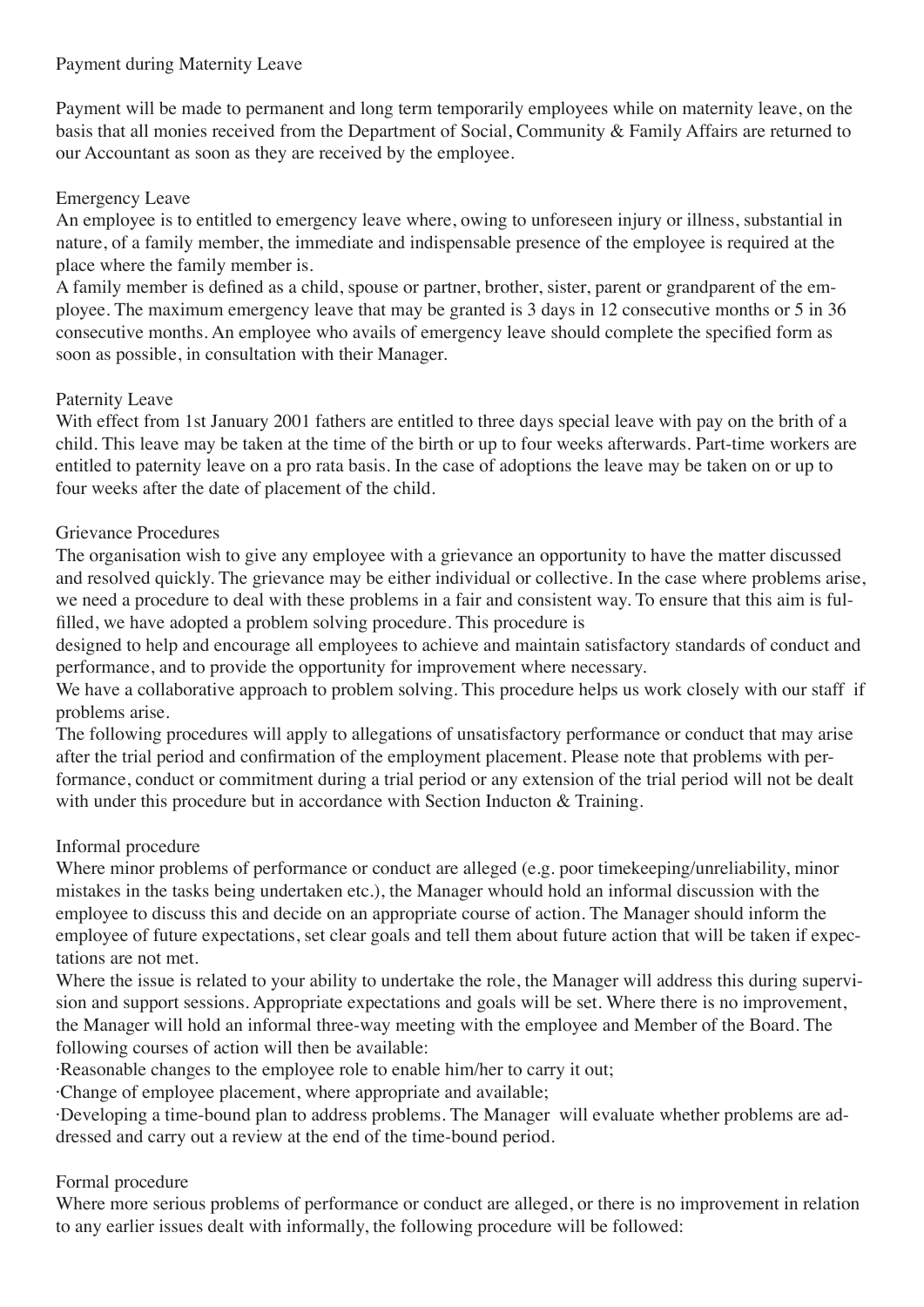# Investigation

The Manager or another suitably appointed person will investigate the matter and prepare a report for the Board.

# Review meeting

The Manager will hold a review meeting with the employee and our Supervisor. The employee will be advised in advance of the allegations against him/her and given time to answer the allegations. They may, if they wish, be accompanied to the meeting by a colleague.

# Harassment & Bullying

Our organisation is committed to providing a work environment which is free form threat, intimidation and sexual harassment. Harassment of employees is considered a serious offence that will be subject to disciplinary procedures.

Sexual harassment can be described as unsolicited behaviour of a sexual nature that is unwanted and offensive to the recipient. It may include:

- unwanted verbal or physical advances
- words or actions of a sexual nature or with sexual undertones even if offence is not and specifically intended: and
- display in the workplace of material of an explicity sexual nature, which causes offence, discomfort or humiliation or interferes with a persons ability to work.

Bullying is the misuse of power or position to persistently criticise and condemn; to openly humiliate and persistently undermine an individual's professional ability such that the person becomes fearful and loses confidence and belief in themselves.

Examples of bullying can include:

- shouting or other aggressive behaviour by a superior or colleague;
- public humiliation;
- personal insults and name calling;
- unfair selection for difficult or unpleasant tasks;
- persistent and unfair criticism;
- ignoring or excluding an individual.

# Procedure in cases of harassment:

If you are subjected to harassment while at work the employee should explain clearly to the person causing the offence that the behaviour is unwelcome and offensive. If the employee feels unable to approach the offending person directly, he/she should get assistance from the Manager or the Board.

Keep records of incidents as they occur and request witnesses, if any, to also keep notes.

If the offensive behaviour continues after it has been made clear that it is unwelcome and unacceptable, the employee should seek advice and assistance from the Manager or the Board who will endeavour to resolve the matter at a local level. If this is not possible or desirable, the matter will be investigated under the Disciplinary and Grievance Procedures.

The employee may contact a Member the Board directly about any matter relating to harassment or bullying.

# Equal Opportunities

The organisation, as an equal opportunity employer, treats all employees equally, regardless of gender, marital status, family status, sexual orientation, disability, age, religious or political beliefs, race or membership of the travelling community. The policy of equal opportunity ensures that any decision relating to the selection, promotion, training or transfer of staff is made on the basis of ability, qualification and suitability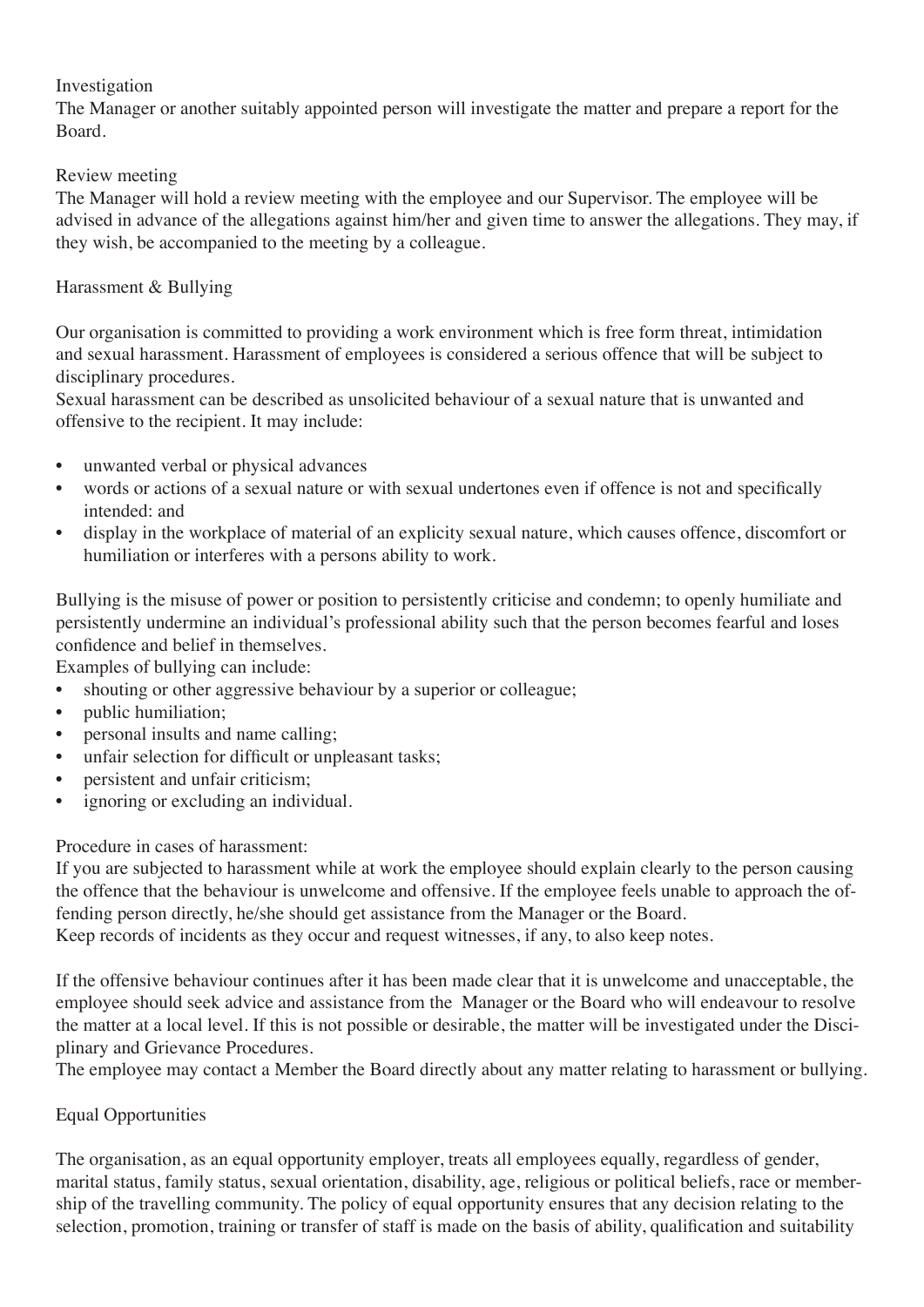for work. The Services are committed to implementing policies to promote these objectives, in line with the Employment Equality Act 1998.

# General Rules of Conduct

# Use of Telephone

All employees should avoid making or receiving personal calls while on duty unless in an emergency situation.

# Collections/Fundraising

All employees need to get approval from the Board to make collections or fundraise for the charity.

# Office Equipment

Office equipment; computers, photocopiers, printers or any other recourse should not be used for anything connected to personal use or unauthorised use. This included use of internet for personal use and in particular searching any phornagraphic sites or material. This is forbidden.

# Publication

No employee should without prior approval from the Board prepare for publication or address, article or comment touching on matters to do with the organisation.

# Meal Breaks

Appropriate lunch and tea breaks are allowed and times agreed with the organisation.

# Travel and Subsistence

Travel expenses shall be paid at an agree rate to employees in respect of all necessary journeys made on official charity business.

Employees away from home on approved official business may be paid subsistence allowance. Overnight stays are permitted once approved by Board. Official receipts required for payment of any claims.

# Jury Service

Should an employee receive a summons to attend jury service they should immediately contact the Manager.

# Secondary Job and Conflict of Interest

Employees are not allowed to have any other business activity or gainful employment that interferes with their work performance. Where an employee is simultaneously working for another employer they should declare the hours involved in writing to the Manager so as to ensure that they are not in conflict with the terms of the Organisation of Working Time Act 1997.

# Media

All requests to give media interviews, statements or other media information connected with the organisation must be referred to a Board Member or to the delegated official spokesperson for the charity.

# Statement of Training and Development Policy

In keeping A Little Lifetime Foundations philosophy, the organisation has a strong commitment to the training and development of employees. Training and Development is an ongoing process aimed at meeting changing organisational needs, enhancing job performance, and promoting individual growth; thus, participation in appropriate in~service and external training is strongly encouraged. Employee training requirements are identified through individual identification of needs, through evaluation procedures, and as a result of changes in service delivery and technology.

# Making an application for a course

Prior to making an application for a course, employees should consider its relevance to their work and its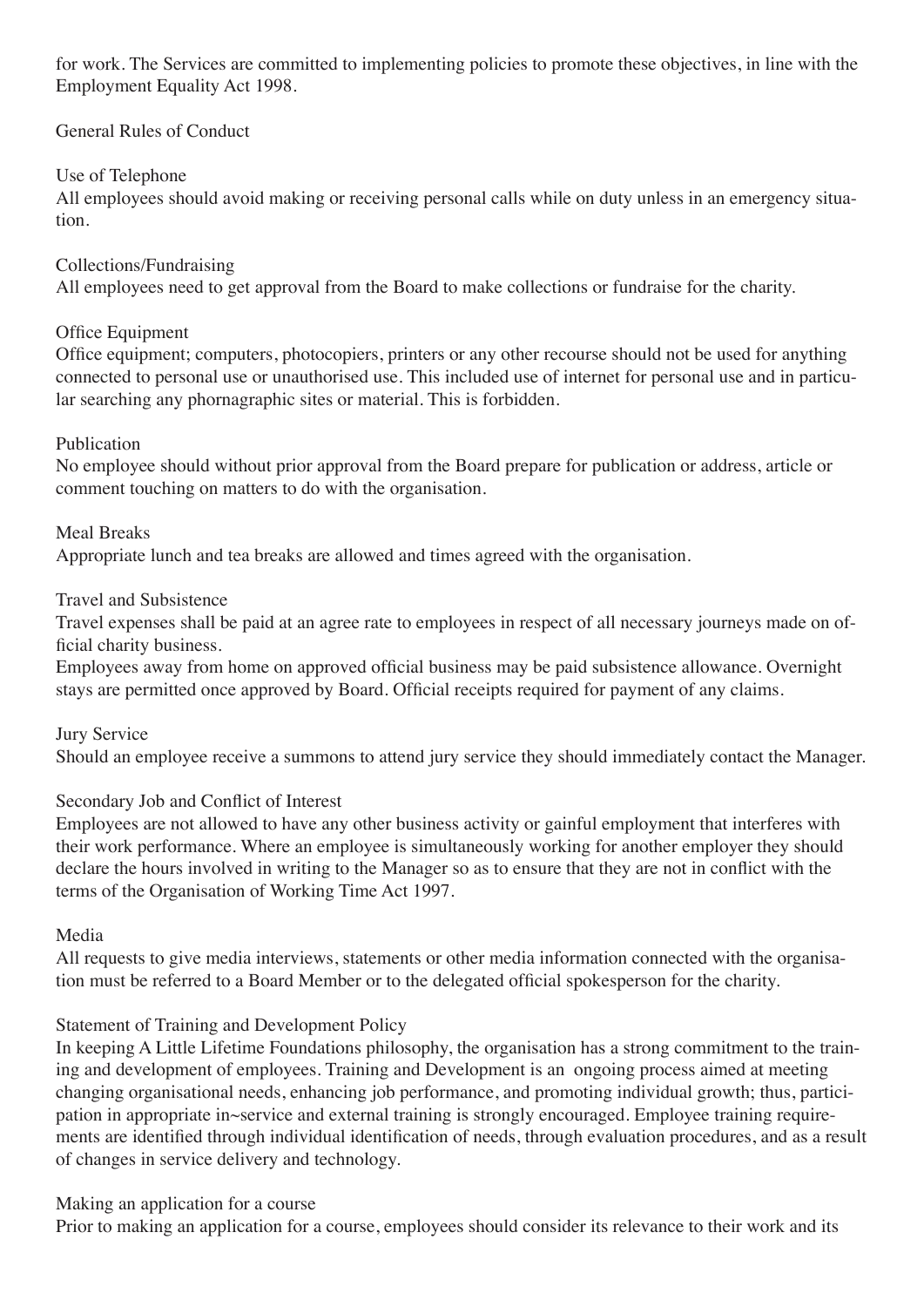benefit to themselves. Employees should discuss their training needs with their Manager, who in turn will liaise with the Staff Training and Development Department. It will not always be feasible to facilitate requests for training courses.

# Leave to Attend Courses & Seminars

Granting of leave to attend courses and seminars is sanctioned by the Board. Guidelines are contained in the Training Policy .

# 10.4 Feedback of Information

It is the responsibility of employees attending courses to disseminate and share relevant information with other members of their team on their return. This feedback will be facilitated at team meetings, and co-ordinated by the Manager.

# Course Sponsorship

Recoupment of training course expenses will be in accordance with the training and development policy guidelines of the organisation.

# Contractual Arrangements

Courses involving substantial investment, financial or otherwise by the organisation, may be subject to contractual arrangements between the employee and the organisation.

Library Facilities

The library is available to all employees of the organisation.

# Health, Safety & Welfare

# Safety, Health and Welfare at Work Act 1989

This Act provides for the safety, health and welfare of people at work, for protecting others against risk to safety or health in connection with the activities of people at work and for the establishment of a national authority for occupational safety and health. The Act provides for the issuing and display of safety statements, consultation between employers and employees, and selection of Safety Representatives.

The Act covers all people at work, employers, employees and the self-employed and it requires, in so far as is reasonably practicable, that employers should protect the safety, health and welfare of all who work for them.

A Little Lifetime Founation have an obligation under the Act to display a Safety Statement for each work location identifying the hazards in the workplace and outlining procedures which would mitigate the risks to employees. This Safety Statement is available to all employees in each work location.

Employees are required to take reasonable care for their own safety and that of their co-workers. Employees must co-operate with the employer on safety matters such as training, use of protective equipment, prompt reporting of defects in the workplace and accidents.

Appropriate safety training will be provided for all employees and will be updated as required. A breach of safety regulations will be treated as misconduct and action will be taken in accordance with disciplinary procedures.

# Safety, Health &Welfare

The charity's aim to protect, in so far as it is reasonably practicable, the safety, health and welfare of all employees through the provision and maintenance of a safe place of work, safe access and egress, safe plant and equipment and safe systems of work. The organisation also aim to ensure the safety and health of people who come in contact with its' work activities.

# Accident/Incident Reporting

Any accident/incident, no matter how trivial, that involves service users, employees or visitors should be reported to your Manager without delay. In the case of accidents/incidents, an accident report form must be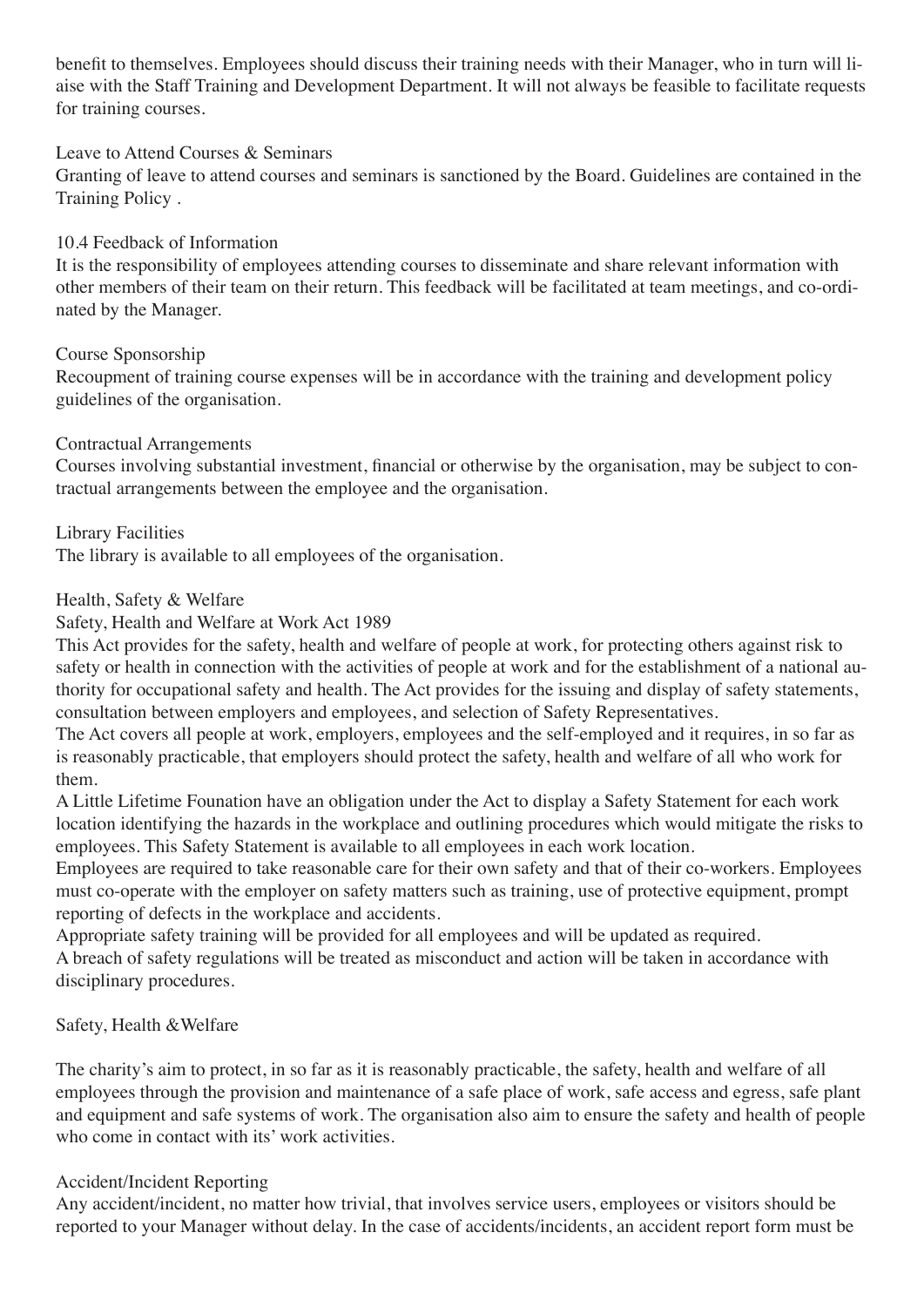completed and signed. These forms are available at each operational area. Gathering accurate information helps us to prevent similar accidents/incidents occurring.

# Fire Precautions

Employees are expected to familiarise themselves fully with fire drills for their place of work. These will include detailed procedure for action to be taken in the event of an outbreak of fire. Employees must be fully aware of the exact location of the fire alarm activation point, fire extinguishers, fire hydrants, and emergency exits and how they should be used. Employees must co-operate fully with all fire prevention and fire drill procedures organised by the organisation. Failure to do so will be considered a disciplinary matter.

# No Smoking Policies

Under the Tobacco (Health Promotion and Protection) Regulations 1990, smoking is prohibited at all work locations within the organisation, apart from designated smoking areas, details of which are provided in each work location.

# Hygiene

In keeping with the Health and Safety at Work (1989) Act, the highest standards of hygiene must be maintained at all times. All employees must comply with the procedures and standards required by hygiene regulations . Employees are responsible for keeping their work areas clean and tidy at all times.

# Hepatitis A & Hepatitis B

The information programme and vaccinations are administered through the Occupational Health Service of the Services.

Hepatitis A-Hepatitis A virus (HAV) infection is a significant health problem worldwide and in Ireland accounts for most clinical cases of hepatitis.

Transmission- HAV is transmitted by the faecal-oral route.-The most common routes of infection are through person-to-person contact. The risk of faecal-oral transmission is increased where there is close person-to-person contact e.g. among infants, young children and the intellectually disabled, especially in day care and residential homes.

Effects of HAV-Infection with HAV varies from sub-clinical infection, through clinical hepatitis with or without jaundice, to fulminant disease, coma and death. During the incubation period (range 2-6 weeks), virus replicates in the liver and is shed in the faeces. Faecal excretion declines when symptoms develop and usually ceases within two weeks of the onset of jaundice. The frequency and severity of symptoms increase with age, and the illness usually lasts a few weeks.

Hepatitis B-Hepatitis B is a viral disease, which attacks the liver and causes jaundice. It is about 100 times more infectious than the AIDS virus.

Transmission- Infected blood is the commonest way the virus is transmitted from one person to another. Hepatitis B has also been found in other body fluids such as saliva, semen, vaginal secretions, sweat and tears. Persons exposed to blood or other body fluids are at an increased risk from Hepatitis B infection and should take the necessary preventative measures.

Preventative measures against Hepatitis A and Hepatitis B include the wearing of protective clothing and the use ofHepatitis A and B vaccine.

Effects of HBV- Acute Hepatitis B is rarely fatal, but victims often need several weeks or months for recovery. Chronic Hepatitis B occurs in up to 10% of those infected and can lead to irreversible liver damage and liver cancer.

# Alcohol/Drug Abuse

It is essential that all employees be alert and in full possession of their faculties when working. Employees must be free while at work from any impairment due to the influence of alcohol or other chemical substance. The objective of the organisation is to maintain a work environment that is safe and conducive to high work standards. Any unsatisfactory behaviour in this respect puts both employees and service-users at risk, and